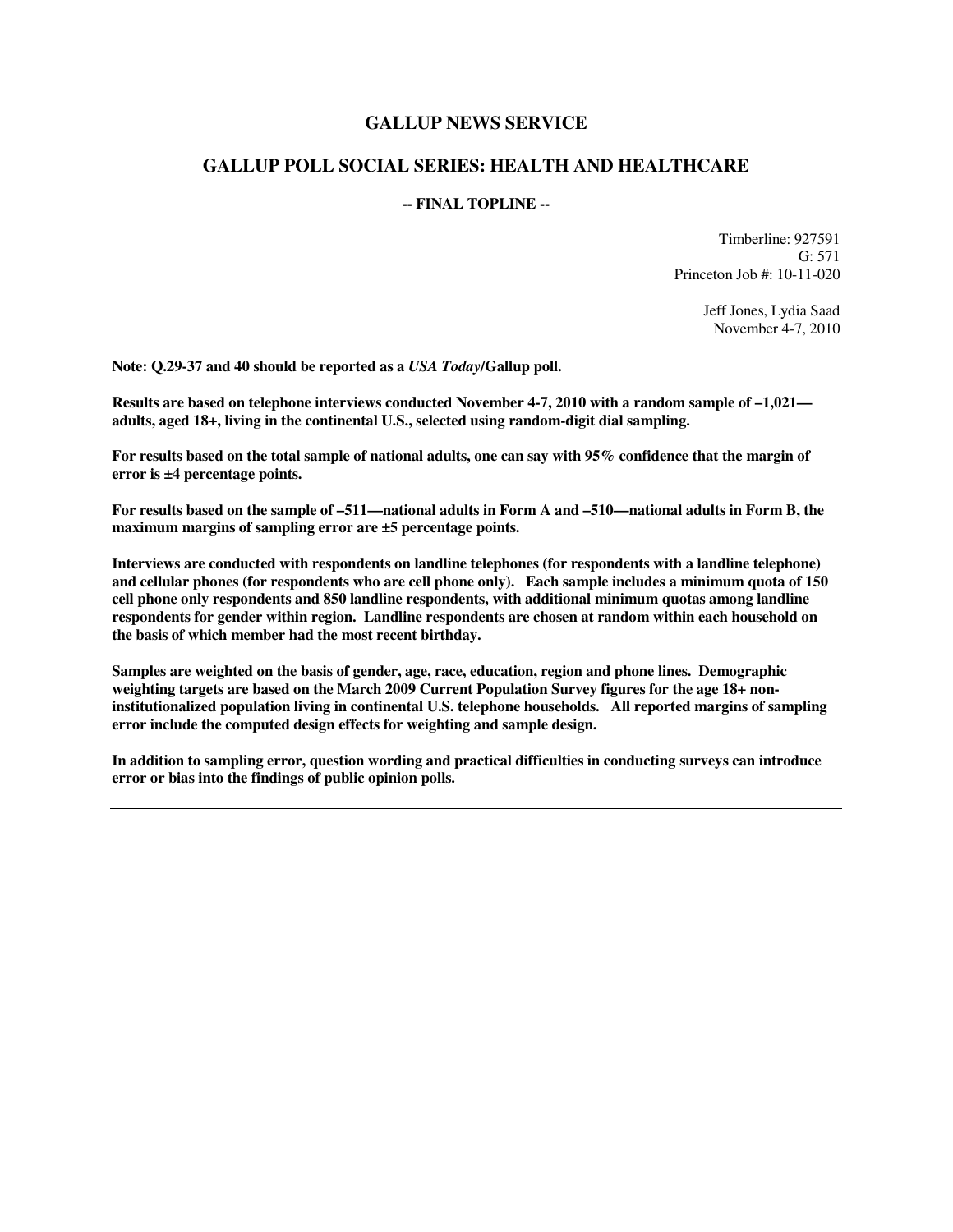29. Next, we'd like to get your overall opinion of some people in the news. As I read each name, please say if you have a favorable or unfavorable opinion of these people -- or if you have never heard of them. How about --[ITEM A READ FIRST, THEN ITEMS B-E READ IN RANDOM ORDER, ITEMS F-G READ IN RANDOM ORDER]?

#### **B. George W. Bush**

|                   | Favor- | Unfavor- | No               |                   | Favor- | Unfavor- | No                      |
|-------------------|--------|----------|------------------|-------------------|--------|----------|-------------------------|
|                   | able   | able     | opinion          |                   | able   | able     | opinion                 |
| 2010              |        |          |                  | 2003              |        |          |                         |
| 2010 Nov 4-7      | 44     | 53       | 3                | 2003 Oct 6-8      | 60     | 39       | 1                       |
|                   |        |          |                  | 2003 Jun 27-29 ^  | 65     | 34       | $\mathbf{1}$            |
| 2010 Jul 8-11     | 45     | 51       | 4                | 2003 Jun 9-10     | 66     | 33       | $\mathbf{1}$            |
| 2009              |        |          |                  | 2003 Jan 31-Feb 2 | 68     | 32       | $\ast$                  |
| 2009 Mar 27-29    | 35     | 63       | $\overline{c}$   | 2002              |        |          |                         |
| 2009 Jan 9-11     | 40     | 59       | 1                | 2002 Dec 16-17    | 68     | 30       | $\mathbf{2}$            |
| 2008              |        |          |                  | 2002 Sep 23-26    | 70     | 28       | $\overline{c}$          |
| 2008 Aug 21-23    | 35     | 62       | 3                | 2002 Jul 26-28    | 71     | 26       | 3                       |
| 2008 Apr 18-20    | 32     | 66       | $\overline{c}$   | 2002 May 20-22    | 80     | 18       | $\overline{c}$          |
| 2007              |        |          |                  | 2002 Apr 29-May 1 | 79     | 19       | $\overline{2}$          |
| 2007 Jul 12-15    | 37     | 59       | $\mathfrak{Z}$   | 2002 Jan 11-14    | 83     | 15       | $\overline{2}$          |
| 2007 Jun 1-3      | 40     | 58       | $\overline{2}$   | 2001              |        |          |                         |
| 2007 Feb 9-11     | 44     | 55       | $\mathbf{1}$     | 2001 Nov 26-27    | 87     | 11       | $\mathbf{2}$            |
| 2007 Jan 5-7      | 45     | 53       | $\overline{2}$   | 2001 Aug 3-5      | 60     | 35       | 5                       |
| 2006              |        |          |                  | 2001 Jun 8-10     | 62     | 36       | $\boldsymbol{2}$        |
| 2006 Nov 9-12     | 38     | 61       | 1                | 2001 Apr 20-22    | 65     | 32       | $\overline{\mathbf{3}}$ |
| 2006 Oct 6-8      | 42     | 55       | $\mathfrak{Z}$   | 2001 Mar 9-11     | 63     | 32       | 5                       |
| 2006 Jun 23-25    | 40     | 59       | $\mathfrak{2}$   | 2001 Mar 5-7      | 69     | 28       | 3                       |
| 2006 Apr 28-30    | 39     | 60       | $\mathbf{1}$     | 2001 Feb 19-21    | 67     | 27       | 6                       |
| 2005              |        |          |                  | 2001 Feb 1-4      | 64     | 33       | 3                       |
| 2005 Dec 16-18    | 46     | 53       | $\mathbf{1}$     | 2001 Jan 15-16    | 62     | 36       | $\overline{2}$          |
| 2005 Jul 25-28    | 48     | 50       | $\mathfrak 2$    | 2000              |        |          |                         |
| 2005 Apr 1-2      | 54     | 45       | $\mathbf{1}$     | 2000 Dec 15-17    | 59     | 36       | 5                       |
| 2005 Feb 25-27    | 56     | 42       | $\overline{2}$   | 2000 Dec 2-4      | 56     | 40       | $\overline{4}$          |
| 2005 Feb 4-6      | 59     | 39       | $\overline{c}$   | 2000 Nov 13-15    | 53     | 43       | $\overline{4}$          |
| 2004              |        |          |                  | 2000 Nov 13-15 †  | 54     | 43       | 3                       |
| 2004 Nov 19-21    | 60     | 39       | 1                | 2000 Nov 4-5 †    | 55     | 39       | 6                       |
| 2004 Oct 29-31    | 51     | 46       | 3                | 2000 Oct 24-26 †  | 62     | 33       | 5                       |
| 2004 Oct 22-24 ^  | 53     | 44       | $\mathfrak{Z}$   | 2000 Oct 23-25 †  | 60     | 35       | 5                       |
| 2004 Oct 14-16    | 55     | 44       | 1                | 2000 Oct 20-22 †  | 59     | 37       | $\overline{4}$          |
| 2004 Oct 9-10     | 51     | 46       | $\mathfrak{Z}$   | 2000 Oct 5-7 †    | 58     | 36       | 6                       |
| 2004 Oct 1-3      | 53     | 45       | $\overline{2}$   | 2000 Sep 28-30 †  | 55     | 38       | $\tau$                  |
| 2004 Sep 13-15 ^  | 55     | 44       | $\mathbf{1}$     | 2000 Sep 15-17 †  | 51     | 41       | $8\,$                   |
| 2004 Sep 3-5      | 55     | 44       | 1                | 2000 Aug 18-19    | 60     | 34       | 6                       |
| 2004 Aug 23-25    | 54     | 44       | $\overline{c}$   | 2000 Aug 4-5      | 67     | 28       | 5                       |
| 2004 Jul 30-Aug 1 | 52     | 46       | $\overline{2}$   | 2000 Jul 25-26    | 63     | 31       | 6                       |
| 2004 Jul 19-21    | 52     | 46       | $\boldsymbol{2}$ | 2000 Jul 14-16    | 64     | 29       | $\tau$                  |
| 2004 Jul 8-11     | 52     | 46       | $\overline{c}$   | 2000 Jun 23-25    | 60     | 31       | 9                       |
| 2004 Jun 21-23    | 53     | 45       | $\sqrt{2}$       | 2000 Jun 6-7      | 64     | 29       | 7                       |
| 2004 Apr 16-18    | 56     | 42       | $\sqrt{2}$       | 2000 Apr 28-30    | 61     | 33       | 6                       |
| 2004 Mar 26-28    | 57     | 41       | $\sqrt{2}$       | 2000 Mar 10-12    | 63     | 32       | 5                       |
| 2004 Feb 16-17    | 56     | 42       | $\boldsymbol{2}$ | 2000 Feb 25-27    | 57     | 35       | $8\,$                   |
| 2004 Jan 29-Feb 1 | 52     | 47       | $\mathbf{1}$     | 2000 Feb 20-21    | 58     | 35       | 7                       |
| 2004 Jan 2-5      | 65     | 35       | *                | 2000 Feb 4-6      | 63     | 31       | 6                       |
|                   |        |          |                  | 2000 Jan 17-19    | 66     | 26       | 8                       |